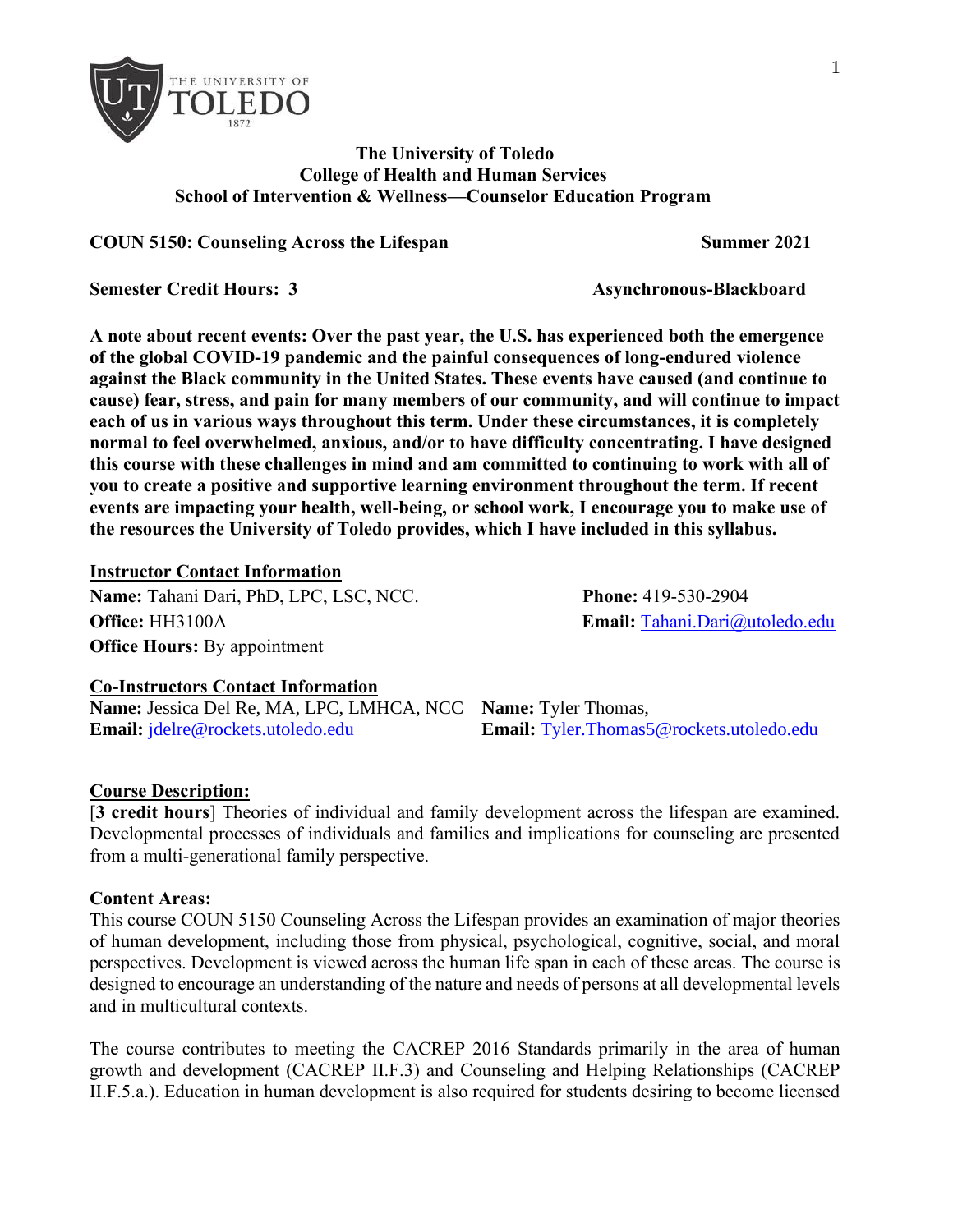

as professional counselors and/or endorsed as school counselors in the state of Ohio.

### **Instruction Method:**

This fully online course is designed to stimulate student learning through the web-based delivery of readings as well as collaborative activities involving asynchronous discussion and/or group projects. **No on-campus meetings will be required.** Students are asked to actively participate in online discussions and finish all assignments.

### **Required Texts:**

Juntunen, C. L., & Schwartz, J. P. (2015). Counseling Across the Lifespan: Prevention and Treatment (2nd ed.). Sage Publications. ISBN: 9781483343778

### **Supplemental Readings and Videos:**

There may be additional articles and videos on top of the textbook. Readings will be uploaded to BlackBoard. Students will be asked to utilize readings beyond the text to complete online discussion and career socialization assignments as a core part of this online course.

### **Student Learning Outcomes (SLOs):**

**The course contributes to meeting the Council on Accreditation of Counseling and Related Educational Programs (CACREP) accreditation general program objectives and curriculum standards related to Lifespan.**

| <b>Student Learning Outcomes</b> | <b>2016 CACREP Standard</b> | <b>Method of Assessment</b> |  |
|----------------------------------|-----------------------------|-----------------------------|--|
| Students will be able to         | (CACREP II. F.3.a.).        | Quiz                        |  |
| understand and apply theories    |                             |                             |  |
| of individual and family         |                             | Discussion board            |  |
| development across the lifespan  |                             |                             |  |
| Students will be able to         | (CACREP II. F.3.b.).        | Quiz                        |  |
| understand theories of learning  |                             |                             |  |
| Students will be able to         | (CACREP II. F.3.e.)         | Quiz                        |  |
| understand biological,           |                             |                             |  |
| neurological, and physiological  |                             | Genogram                    |  |
| factors that affect human        |                             |                             |  |
| development, functioning, and    |                             |                             |  |
| behavior                         |                             |                             |  |
| Students will be able to         | (CACREP II. F.3.f.).        | Quiz                        |  |
| understand systemic and          |                             |                             |  |
| environmental factors that       |                             | Development Map             |  |
| affect human development,        |                             |                             |  |
| functioning, and behavior        |                             |                             |  |
| Students will be able to         | (CACREP II. F.3.g.)         | Quiz                        |  |
| understand effects of crisis,    |                             |                             |  |
| disasters, and trauma on diverse |                             | Discussion board            |  |
| individuals across the lifespan  |                             |                             |  |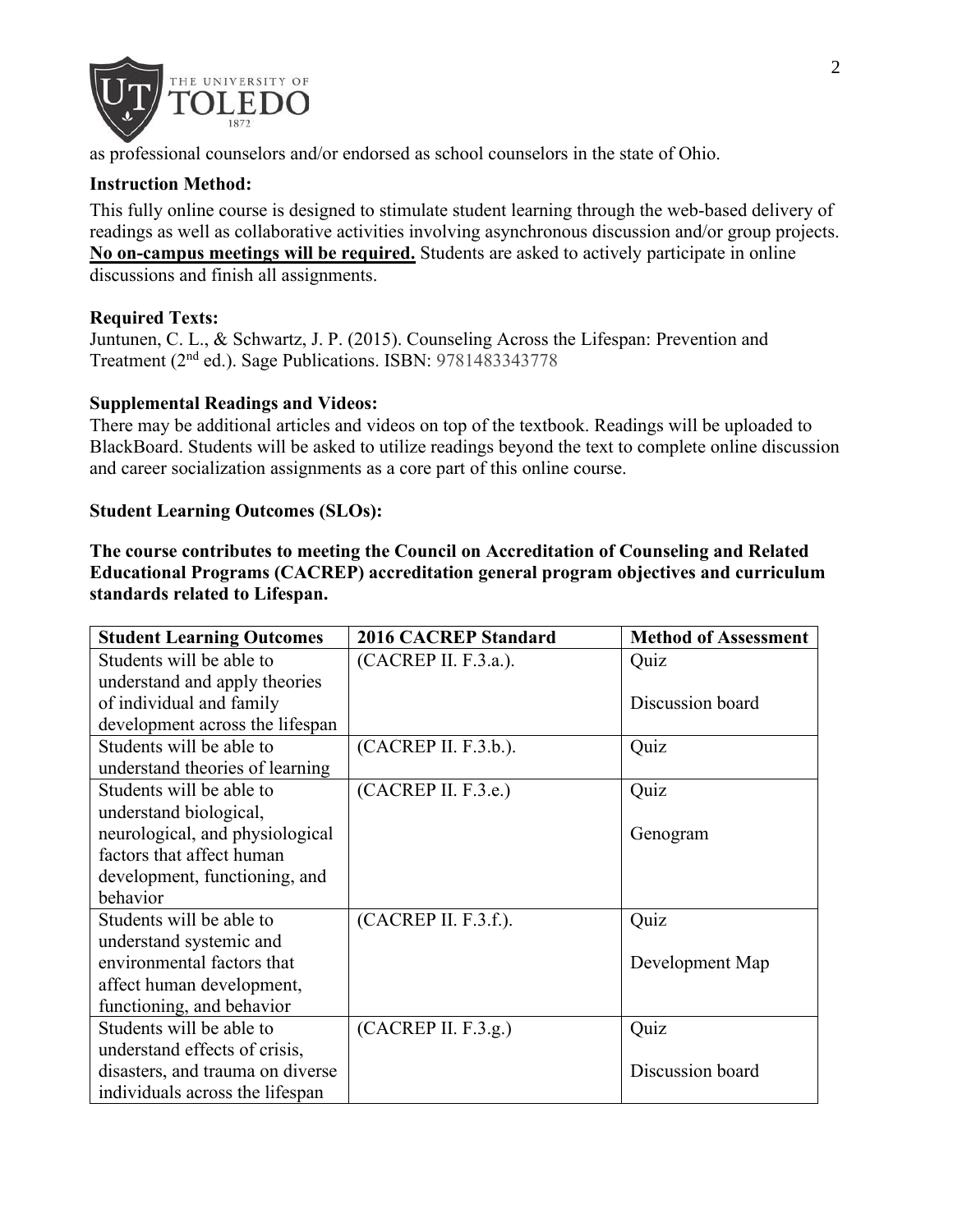

| Students will be able to           | (CACREP II. F.3.i.). | Quiz             |
|------------------------------------|----------------------|------------------|
| understand ethical and             |                      |                  |
| culturally relevant strategies for |                      | Discussion board |
| promoting resilience and           |                      |                  |
| optimum development and            |                      |                  |
| wellness across the lifespan       |                      |                  |
| Students will be able to utilize   | (CACREP II.F.5.b.)   | Discussion board |
| systems approach to                |                      |                  |
| conceptualizing clients            |                      |                  |

## **In addition, the material in this course is designed to meet the Laws and Regulations of the Ohio Counselor and Social Worker Licensure Board. The Ohio Administrative Code that is met is Rule 4757-13-01(A)(1)(d)(xi) Professional, Legal, and Ethical.**

### **Course Requirements & Assignments**

Students are expected to demonstrate professional dispositions including open-mindedness, ownership and responsibilities to this online course, alignment with professional ethical standards (e.g., 2014 ACA Code of Ethics), willingness to give and take constructive feedback, respectful interactions, and accomplishing all readings and assignments on a timely manner. Specifically, students are expected to:

- 1. Review all assigned text chapters, readings, and supplemental materials
- 2. Actively participate in online discussion
- 3. Provide thoughtful comments/feedback online to facilitate mutual learning
- 4.Complete all course assignments by the due dates as specified in the schedule. Note that late assignments may be rejected to be graded
- 5.Engage in a high level of self-exploration and critical self-reflection through online discussion and other written assignments
- 6. Demonstrate respect for the instructor through professional dispositions.
- 7. Communicate with the instructor if having difficulty with the course. Discuss any *potential*  problems about grades, assignments, online discussion, etc., with the instructor as soon as possible. Do not wait until after the fact to try and resolve difficulties.
- 8. Be familiar with computer applications such as word processors, web-based searches, library search databases, and other computer software.

#### **Methods of Evaluation/Assignments:**

- 1) **Development Map (10% of total grade):** Students will create a "life map" or timeline that chronicles your life stage development. Each student, on his or her life map, will note one or two significant events for each stage. *Further information and rubric on this assignment will be provided early in the semester.* This will help each student compare and contrast the impact of significant events and their impact on your development. Development Map is due 5/23 by 11:59pm on BB.
- 2) **Quizzes (15% each; 45% of total grade):** The course contains 3 online quizzes with each weighing 5 points. These can be found on Blackboard, in the Quizzes section. All quizzes are based on your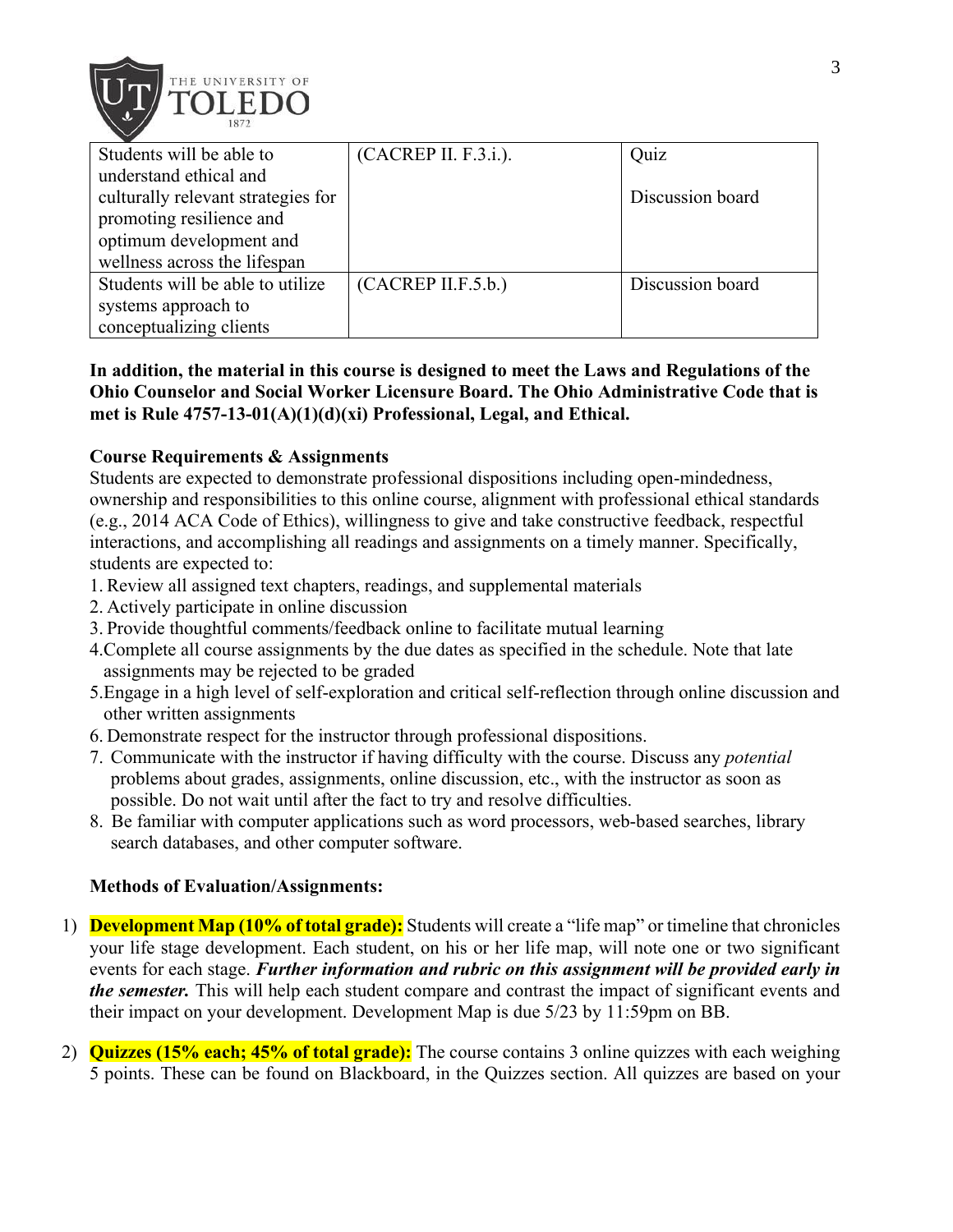

textbook chapters. Quiz #1, due 6/6, will cover content from **Chapters 1-5**. Quiz #2, due 7/4, will cover content from **Chapters 6-12**. Quiz #3, due 7/25, will cover content from **Chapters 13-19**.

- ⚫ Test items will be either selected-response (i.e., multiple-choice and true/false) or constructed-response items (i.e., essay questions).
- $\bullet$  1<sup>st</sup> quiz: 5/31 at noon EST 6/6 at 11:59 pm EST.
- $2<sup>nd</sup>$  quiz: 6/28 at noon EST 7/4 at 11:59 pm EST.
- $\bullet$  3<sup>rd</sup> quiz:7/19 at noon EST-7/25 at 11:59 pm EST.
- 3) **Genogram (20% of total grade)**: Students will construct a three-generation **genogram** and **chronology** of your family of origin complete with a brief **narrative** introducing each generation on the genogram. *Further information and rubric on this assignment will be provided early in the semester.* Each student will be able to present and explain the developmental significance of his or her multigenerational family structure. Genogram is due 7/18 by 11:59pm on BB.
- 4) **Online Discussions (5% each; 50% of total grade):** Students will be provided with weekly online discussion prompts throughout the course worth **5 points each (with 3 points allocated to each original post and 2 points for responding to at least two classmates)**. To earn a complete 5 points on an online discussion activity, students must demonstrate adequate effort, analysis, depth, and personalization on your original post and respond to at least two of your peers' original posts with adequate effort, analysis, depth, and personalization. Online discussion will be set up on BlackBoard in the form of blog or discussion forum, so that your posts will become public for review. The instructor and/or GA will monitor the interaction process and review all posts and comments. **Online Discussion Guidelines: Please read these carefully**

One of the advantages of discussions online is that you can engage your instructor and fellow students at times when it is convenient for you. The intention of the course discussions is to encourage lively, informative exchanges about course-related topics that increase your knowledge of those topics--but it's up to you to make this happen.

Some guidelines for participating in an online discussion:

- 1. Do more than state agreement or disagreement. Justify and support your opinion. The most persuasive opinions are supported by evidence, examples, reasons, and facts. If you disagree with something, say why. If you really like something that you've read, let people know what makes you think that way.
- 2. Do appropriate preparation, such as reading and lesson activity work, before you join the discussion.
- 3. **To receive full credit when responding to peers, comments should be a paragraph of at least 100 words. Your responses should encourage continued discussion and collaboration on the topics covered**.
- 4. Check your message before you send it. Pay attention to your spelling and grammar, and be sure your message makes the points you want to make in a clear and concise way. Remember, other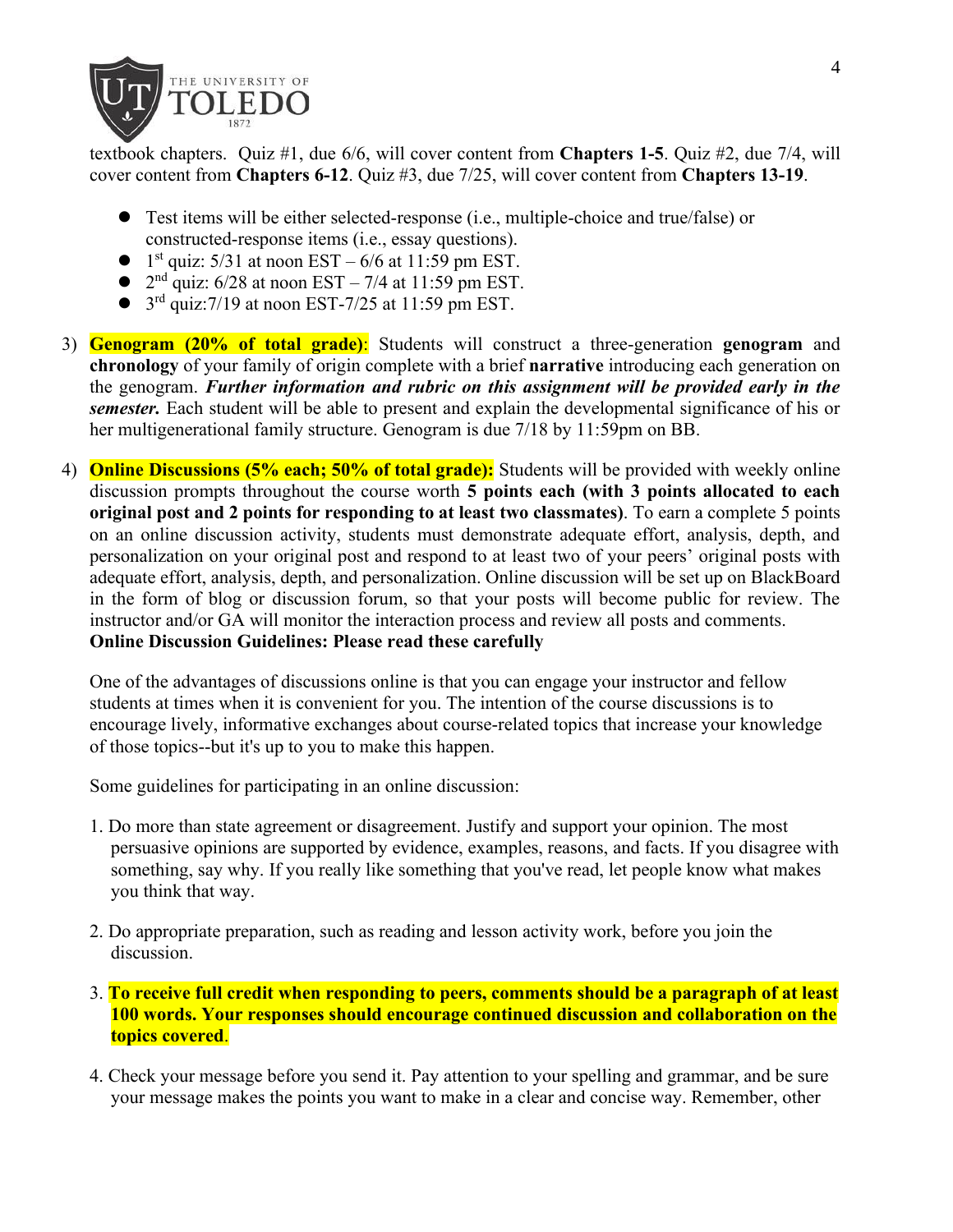

students and instructors can read your messages.

- 5. Help move the discussion along. When contributing to a discussion, read other people's comments first. Introduce new ideas, but also build on what others have said ("Piggy-back" on other people's ideas).
- 6. Keep up with the discussion throughout the course. After you have made your contribution on a topic, check back a few times to find out how the discussion is evolving. Does someone's comment make you think twice about your view?
- 7. Share your experience with your fellow students. You may be able to offer advice to someone who is newer to the course.

8. Respect others' ideas and opinions. Feel free to disagree, but express your disagreement in a respectful manner. Disrespectful communication is poor communication and not acceptable in this course.

5) **Case Studies (10% each; 30% of total grades):** Students will complete three (3) Case Studies. Case studies are provided on blackboard. Case studies are due 6/13, 7/11, and 8/1 by 11:59pm on BB. Students will apply the concepts from the readings to the case, and focusing upon treatment issues for this particular case. Evaluation criteria will include your organization and clarity, and evidence of accurate understanding of the concepts.

**NOTE: All assignments should be submitted via BlackBoard by the due dates (see class schedule). You will find specific folders/dropbox on your Blackboard course website to submit correspondent assignments. All assignments are due, as indicated on the class schedule.** 

#### **Evaluation and Grading:**

A letter grade consistent with students' performance on the elements of this course, including conduct, will be awarded upon completion of the requirements for this course. Ultimately, student grades and evaluation will be at the discretion of the instructor. Late assignments will receive point deductions (15 points/day on the basis of 100 total; no assignment will be accepted after 48 hours of the due date unless permission granted by the instructor due to unavoidable situations/emergencies that kept the students from submitting the assignment on time). In addition, students may not pass/complete this course without completing/submitting all of the requirements. Grades will be announced only through the usual University procedures. The +/- system is not used in this course.

In this course, final grades will be assigned based upon the total possible points as follows:  $A = 90-100$  $B = 89-80$  $C = 79-70$  $D = 69-60$  $F = 59$  or less F; Failing to complete all requirements, regardless of point total F

Development Map: 10 points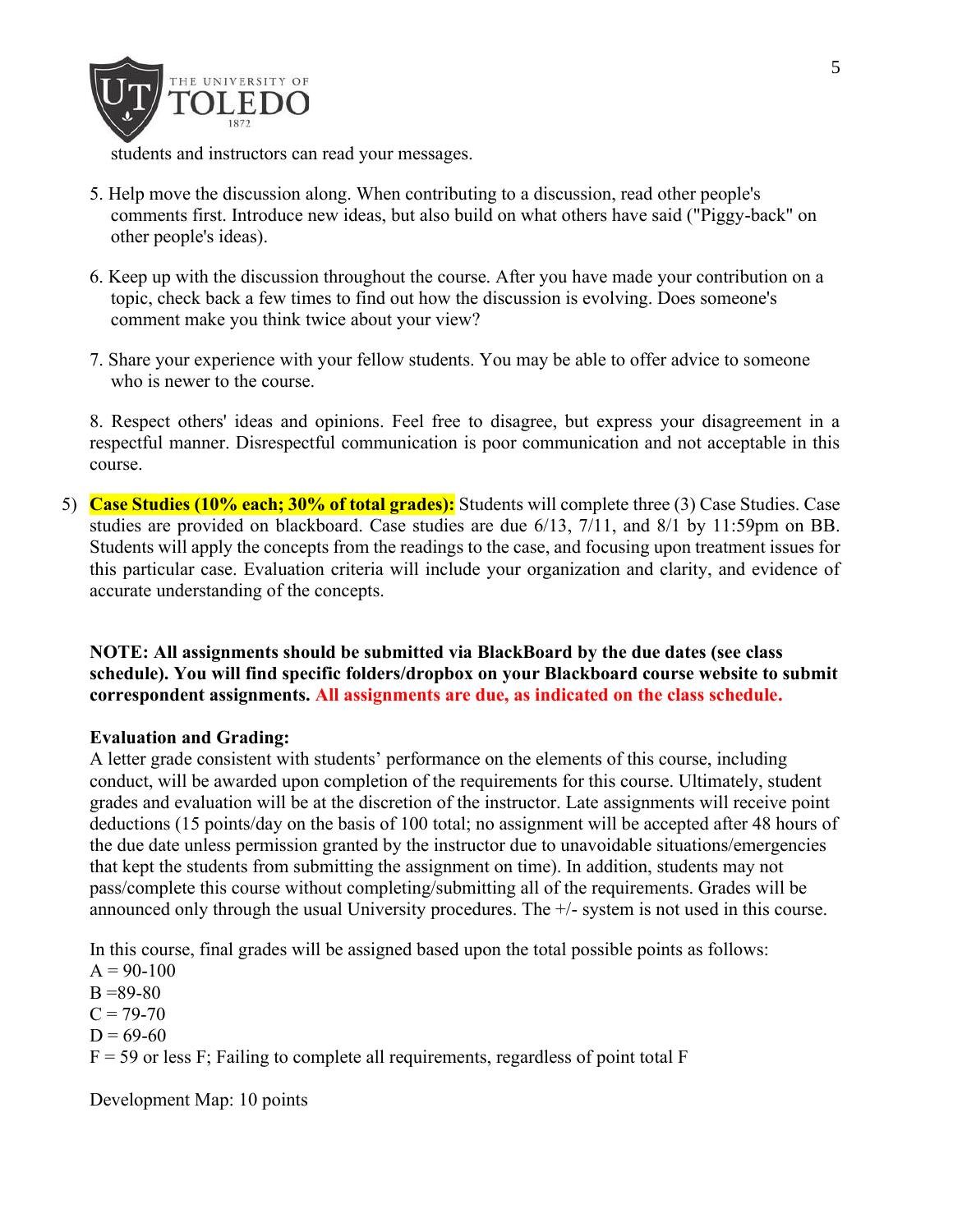

Online Quizzes  $=$  40 points Online Discussions = 100 points Genogram  $= 20$  points Case Studies  $=$  30 points **Total Points = 200 points**

## *General Accessibility Statement on Course Technology:*

*In conjunction with The University's commitment to ensuring equal access to all technology-based information, this course contains technologies that learners can use regardless of age, ability or situation. The course's platform, [Blackboard Learn,](http://www.blackboard.com/Platforms/Learn/Resources/Accessibility.aspx) is a certified web-accessible platform, satisfying Level AA conformance criteria of Web Content Accessibility Guidelines (WCAG 2.0). External sites used in the course, such as [Echo360,](http://echo360.com/press-release/echo360-earns-vpat-federal-government-section-508-accessibility-standard-credentialing) are compliant with Section 508 standards, and the media players used in the course support closed captioning, are keyboard operable, and compatible with screen reading software.* 

If any accommodations, beyond what is provided, are needed for equal access to any of this course content, please contact the instructor as soon as possible. The University of Toledo's Office of Student [Disability Services](http://www.utoledo.edu/offices/student-disability-services/) processes closed captioning requests for videos and other media from the instructor, which may take up to four (4) business days to complete.

#### *Course Communication Guidelines*

#### **1. Email**

 Students are expected to check their UT email account frequently for important course information. Please allow 24 hours for emails to be responded.

#### **2. Discussion**

In this fully online course, participation is vital to students' success, and students' active engagement during discussion is crucial to learning. Students are responsible to demonstrate ownership to this course through initiating original posting and thoughtfully responding to peers'.

#### **3. Netiquette**

It is important to be courteous and civil when communicating with others. Students taking online courses are subject to the communication regulations outlined in the Student Handbook. To ensure your success when communicating online, take time to familiarize yourself with the "dos" and "don'ts" of [Internet etiquette.](http://www.albion.com/netiquette)

#### **Campus-Wide Support**

#### *1. Technical Support*

 *If you encounter technical difficulties with Blackboard, please contact the [Learning Ventures](http://www.utoledo.edu/dl/helpdesk/index.html)  [Help Desk](http://www.utoledo.edu/dl/helpdesk/index.html) at (419) 530-8835 or [utdl@utoledo.edu.](mailto:utdl@utoledo.edu) The Help Desk offers extended hours in the evenings and on weekends to assist students with technical problems. When calling after hours,*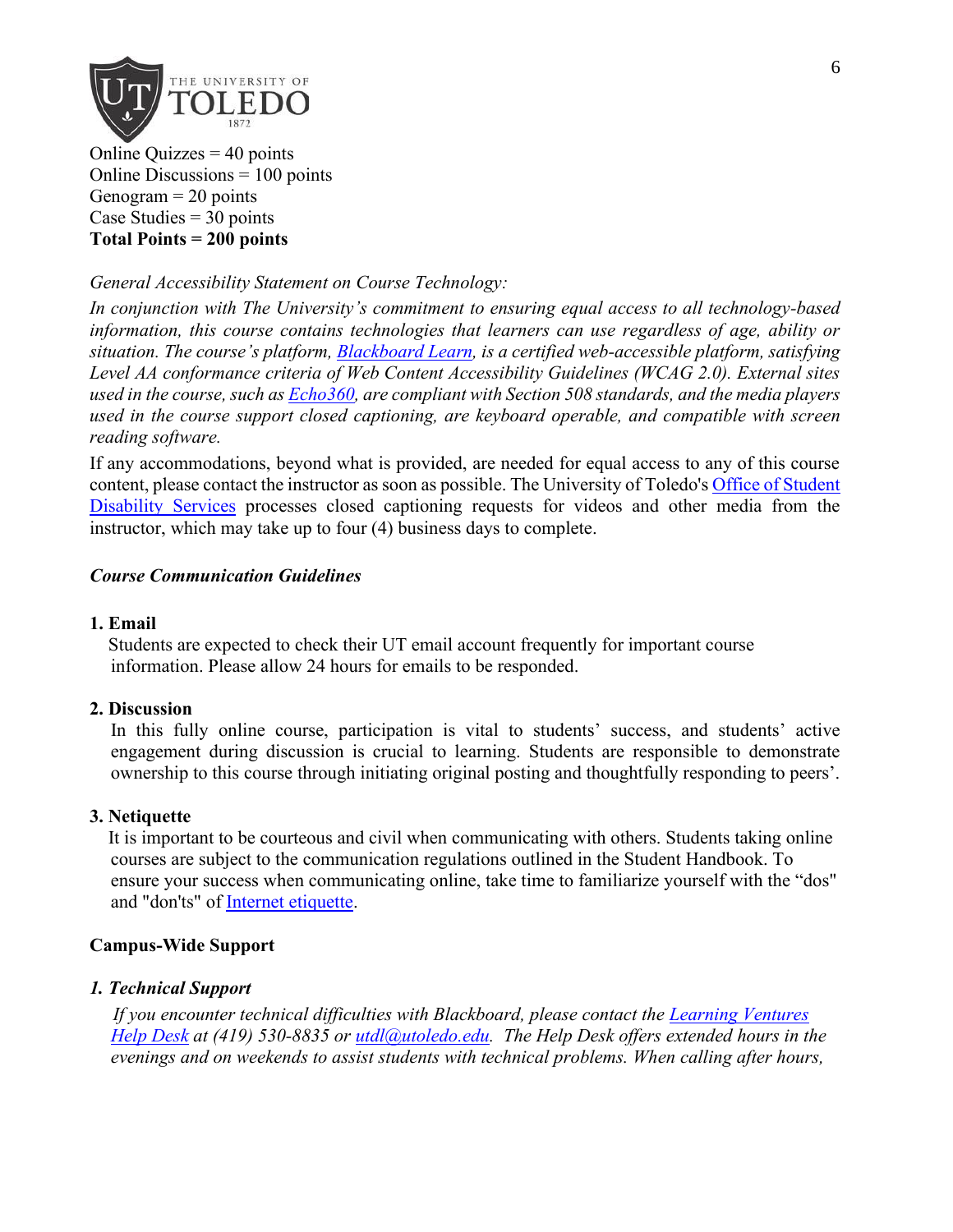

*leave a detailed message, including your Rocket Number and phone number, and a Learning Ventures staff member will respond on the next business day.* 

 *\*\*Technical questions related to on-campus Internet access, virtual labs, hardware, software, personal website hosting, and UTAD account management can be directed to UT's [IT Help Desk\\*](http://www.utoledo.edu/it/CS/HelpDesk.html)\* at (419) 530-2400 or [ithelpdesk@utoledo.edu.](mailto:ithelpdesk@utoledo.edu)*

## **1. Learner Support**

The University of Toledo offers a wide range of academic and student support services that can help you succeed:

- 1) **eTutoring Services**: [The Ohio eTutoring Collaborative,](https://www.etutoring.org/login.cfm?institutionid=232&returnPage) in partnership with The University of Toledo, now provides online tutoring support for all UT students. eTutoring Services are offered in a wide array of subjects, including Writing, Math, Calculus, Statistics, Accounting, Biology, Chemistry, and Anatomy and Physiology.
- **2) eLibrary Services Portal**: The [eLibrary](http://www.utoledo.edu/dl/students/elibrary.html) is a customized gateway to UT Libraries for online students. It was designed to help you locate the best online library resources without leaving Blackboard.
- **3) Student Disability Services**: [Student Disability Services](http://www.utoledo.edu/offices/student-disability-services/index.html) provides accommodations and support services to students with disabilities.
- **4) Counseling Center:** [The Counseling Center](http://www.utoledo.edu/studentaffairs/counseling/) is the university's primary facility for personal counseling, psychotherapy, and psychological outreach and consultation services. The Counseling Center staff provide counseling (individual and group), mental health and wellness programming, and crisis intervention services to help students cope with the demands of college and to facilitate the development of life adjustment strategies.
- **5) Services for Online Students**: Knowing what to do, when to do it, and who to contact can often be overwhelming for students on campus - even more so for distance learners. Visit the [Resources for Current Students](http://www.utoledo.edu/dl/students/student_serv.html) webpage to learn more about the wide range of services for online students.

## **Other Relevant Class Policies**

## **1. Licensure**

 The Ohio Counselor, Social Worker, and Marriage and Family Therapist Board will only accept courses in which the student earns a grade of B- or higher. Courses with grades of C+ or lower will not be counted toward licensure (OCSWMFT Rule  $4757-3-01(J)(1)$ ).

## **2. Cheating and Plagiarism**

 Any student found cheating on a test or assignment or any student who represents the work of another person as his or her own on any of the papers, projects, presentations, or assignments will be subject to penalties ranging from a grade of zero (0) on the assignment to an F in the course to expulsion from the University. All students are subject to the University Policy Statement on Academic Dishonesty in the current Catalog and the Department Policy on Plagiarism which is posted on the Department website.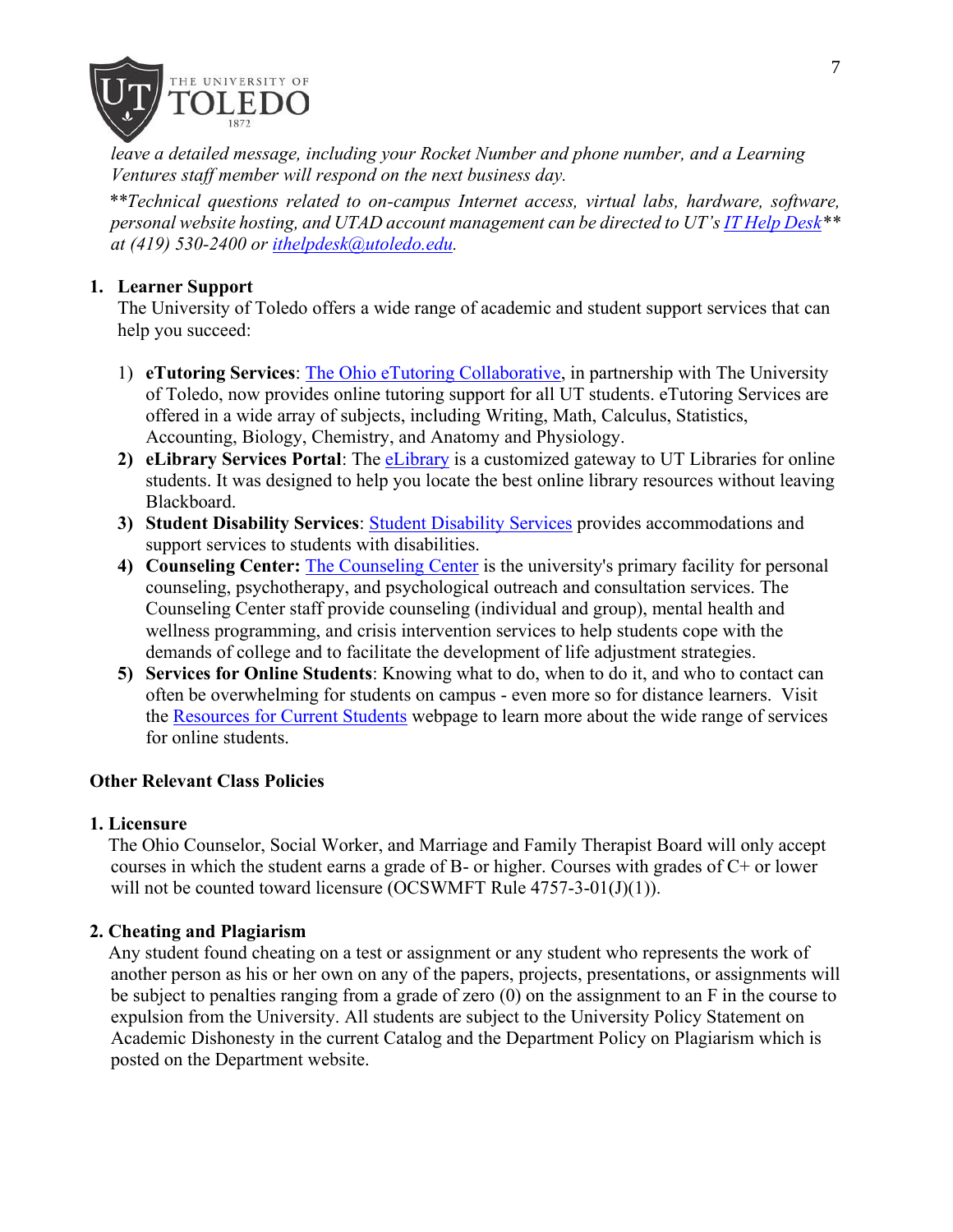

### *3. Attendance and Participation*

 *It is the student's responsibility to keep up with readings and assignments, and to contribute to class discussions.*

### **4.Confidentiality**

Students will be expected to maintain confidentiality and to respect the right to privacy of others and their fellow students. The ability to demonstrate respect of others in class is an important barometer of how you will relate to co-workers and clients in practice. Remember this is a professional education and training program. You are expected to behave accordingly. In addition, test security will be honored since there will be demonstrations of actual instruments.

#### **5. Drop/Withdrawal**

Students who drop or withdraw from the course must notify the instructor in writing. Failure to notify the instructor shall result in the student being considered absent without leave from the class and the student shall be considered responsible for all work missed.

### **6. Special Needs**

Students who require individualized arrangements for taking tests, taking notes, completing assignments, or any other aspect of the class should discuss these needs with the instructor. Every effort will be made to make reasonable accommodations to facilitate student learning and performance in the course.

#### **7. ADA Compliance**

The University of Toledo provides educational opportunities to people with disabilities and complying with the ADA, Section 503 and Section 504 of the Rehabilitation Act of 1973 ("the Rehabilitation Act") and other applicable federal and state laws and regulations that prohibit discrimination on the basis of disability. UT Policy Number 3364-50-03

#### **8. Email**

The University of Toledo issues each student an official UT email address. This email address usually takes the form of firstname.lastname@rockets.utoledo.edu. All email communications about this class will be sent to and all communications from students should be sent from your official UT email address. Students will be expected to check this address regularly for official communications about this class. Email communications about this class will not be sent to personal email accounts and communications from personal email accounts may be blocked by UT spam filters.

#### **9. Student Evaluations**

At the conclusion of the academic term, students will have an opportunity to evaluate the instructor and the course. This is done anonymously and used as a means to improve instruction, course content, and the overall curriculum. Your comments, suggestions, and feedback are taken seriously and contribute significantly to course and program improvement. You are strongly encouraged to complete a course evaluation.

## **10. Course Changes**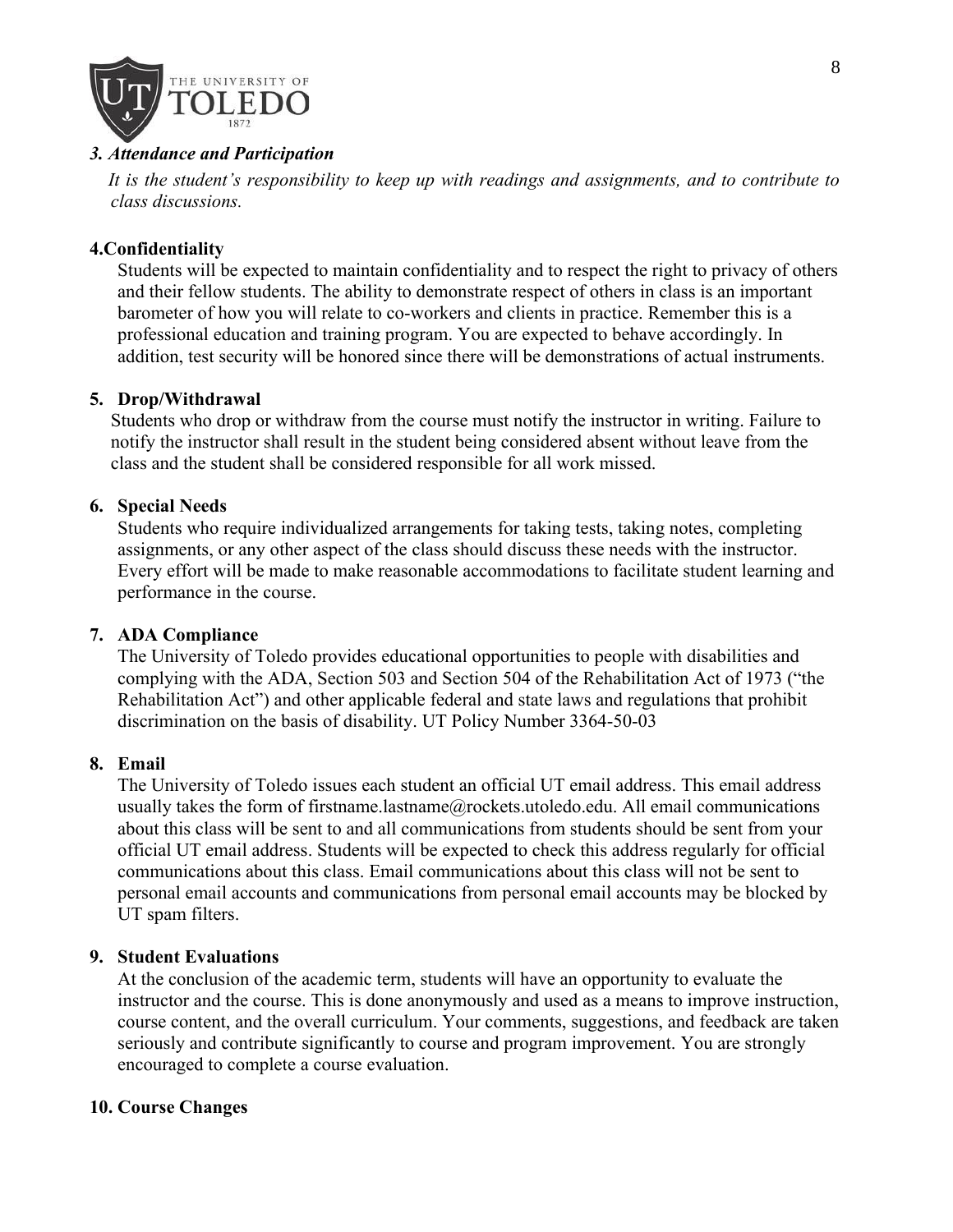

The course schedule, requirements, procedures, contents, etc., are subject to change by the instructor once the course is underway. Students will be apprised of any changes during regular class meetings.

# **11. Diversity and Inclusion**

In concert with the University of Toledo's values and expectations, the faculty within the Judith Herb College of Education, Health Science and Human Service upholds the tenets pledged by the University to respect and value personal uniqueness and differences. Specifically, we will actively participate in the initiatives of the University to attract and retain diverse faculty, staff, and students; to challenge stereotypes; and to promote sensitivity toward diversity and foster an environment of inclusion in all curricular and extra-curricular activities. Hence, all students enrolled in this course will be expected to:

- 1) Be considerate of the thoughts and ideas of others
- 2) Promote a collaborative and supportive educational environment in a community of ideological, physical or ethnic differences
- 3) Treat every individual with kindness, dignity, and respect regardless of:
	- ➢ Gender,
	- $\triangleright$  Race/ethnicity,
	- ➢ Religion,
	- ➢ Sexual orientation,
	- $\triangleright$  Impairment(s)/Disability(ies),
	- $\triangleright$  Social economic status,
	- ➢ Political views, and
	- $\triangleright$  Other element(s) of uniqueness

**Contact Information: Office of Accessibility; Rocket Hall Room 1820 Phone: 419.530.4981 TTY/VP: 419.530.2612 Fax: 419.530.6137 Email: OfficeOfAccessibility@utoledo.edu**

| Week $#$ | Work<br>Week  | <b>TOPICS</b>                                                                                                                                                                                      | <b>READINGS &amp;</b><br><b>ASSIGNMENTS</b>                                                                                                              |
|----------|---------------|----------------------------------------------------------------------------------------------------------------------------------------------------------------------------------------------------|----------------------------------------------------------------------------------------------------------------------------------------------------------|
|          | $5/17 - 5/23$ | Introduction and Course Overview<br>Class participants introduction; Familiarize<br>self with the course syllabus and assignments<br>Ch. 1: Prevention and Treatment in a<br>Developmental Context | Readings:<br>- Chapter 1<br><b>Due: Online Discussion</b><br>$(5/23$ by 11:59 pm<br><b>Due: Development Map</b><br>$(5/23 \text{ by } 11:59 \text{ pm})$ |

## **Class Schedule**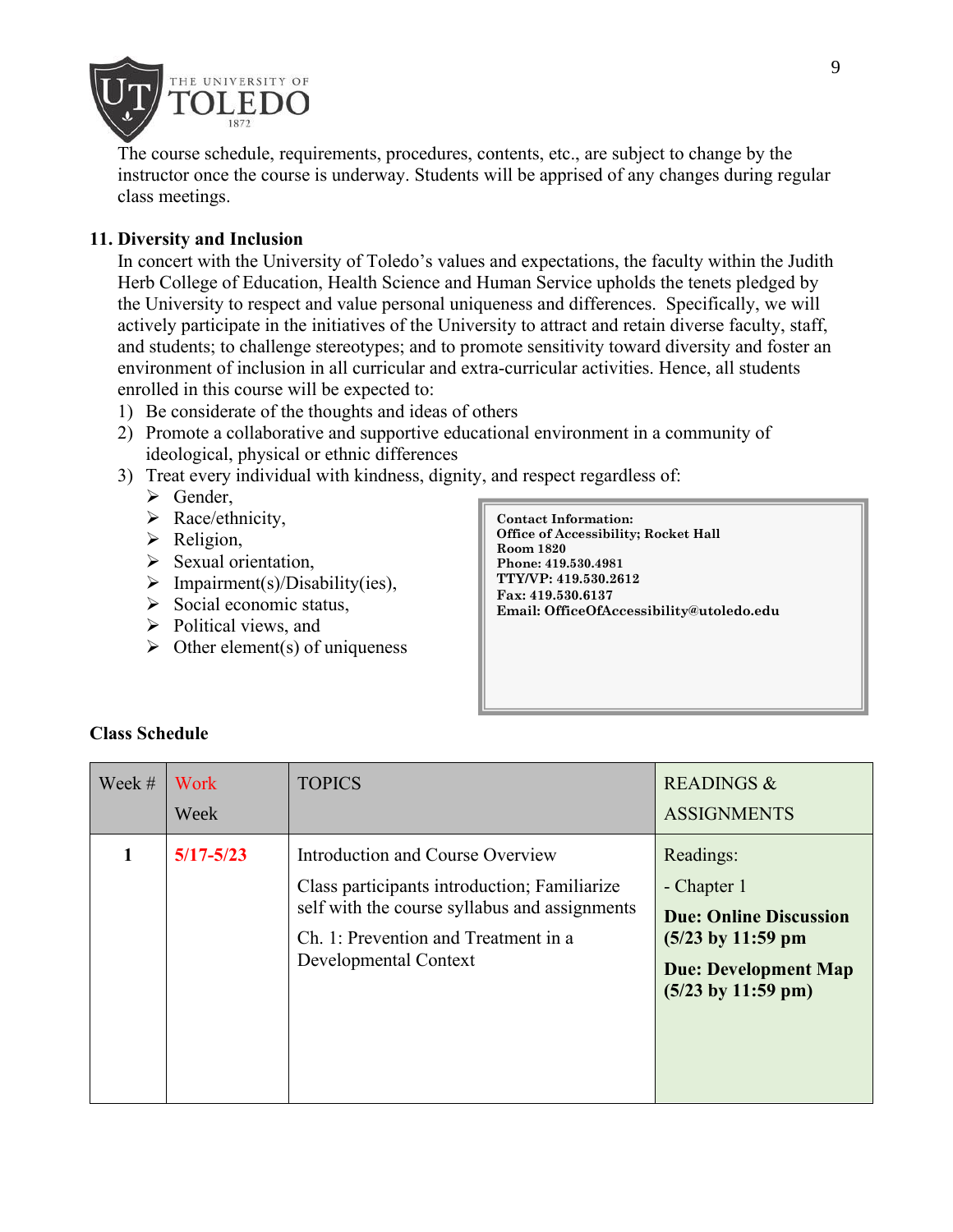

| $\overline{2}$          | $5/24 - 5/30$ | Part I: Childhood<br>Ch. 2: Child Identity Development<br>Ch. 3: Fostering Resilience in Children<br><b>Experiencing Developmental Disruptions</b>                                                                                                                      | Readings:<br>- Chapters 2 and 3<br><b>Due: Online Discussion</b><br>$(5/30 \text{ by } 11:59 \text{ pm})$                                |
|-------------------------|---------------|-------------------------------------------------------------------------------------------------------------------------------------------------------------------------------------------------------------------------------------------------------------------------|------------------------------------------------------------------------------------------------------------------------------------------|
| $\mathbf{3}$            | $5/31 - 6/6$  | Part I: Childhood<br>Ch. 4: Promoting Healthy and Effective<br>Relationships Among School-Aged Children<br>and youth<br>Ch. 5: Psychosocial Adjustment of Children<br>With Chronic Illness<br>Ch. 6: Treating Common Childhood Mental<br>and Behavioral Health Concerns | Readings:<br>- Chapters $4, 5, 6$<br>Due: Online Quiz #1 (6/6<br>by 11:59 pm)<br><b>Due: Online Discussion</b><br>$(6/6$ by 11:59 pm     |
| $\overline{\mathbf{4}}$ | $6/7 - 6/13$  | Part II: Adolescence<br>Ch. 7: Promoting Health Lifestyles Among<br>Adolescents<br>Ch. 8: Promoting Positive Identity<br>Development During Adolescence: The<br><b>Importance of Cultural Contexts</b>                                                                  | Readings:<br>- Chapters $7 & 8$<br>Due: Case Study #1 $(6/13)$<br>by $11:59$ pm)<br><b>Due: Online Discussion</b><br>$(6/13$ by 11:59 pm |
| 5                       | $6/14 - 6/20$ | Ch. 9: Fostering Adolescent Work and Career<br>Readiness<br>Ch. 10: Health Disparities and Help-Seeking<br><b>Behaviors Among Girls</b><br>Ch. 11: Health Disparities and Help-Seeking<br><b>Behaviors Among Boys</b>                                                   | Readings:<br>- Chapters 9, 10, & 11<br><b>Due: Online Discussion</b><br>$(6/20 \text{ by } 11:59 \text{ pm})$                            |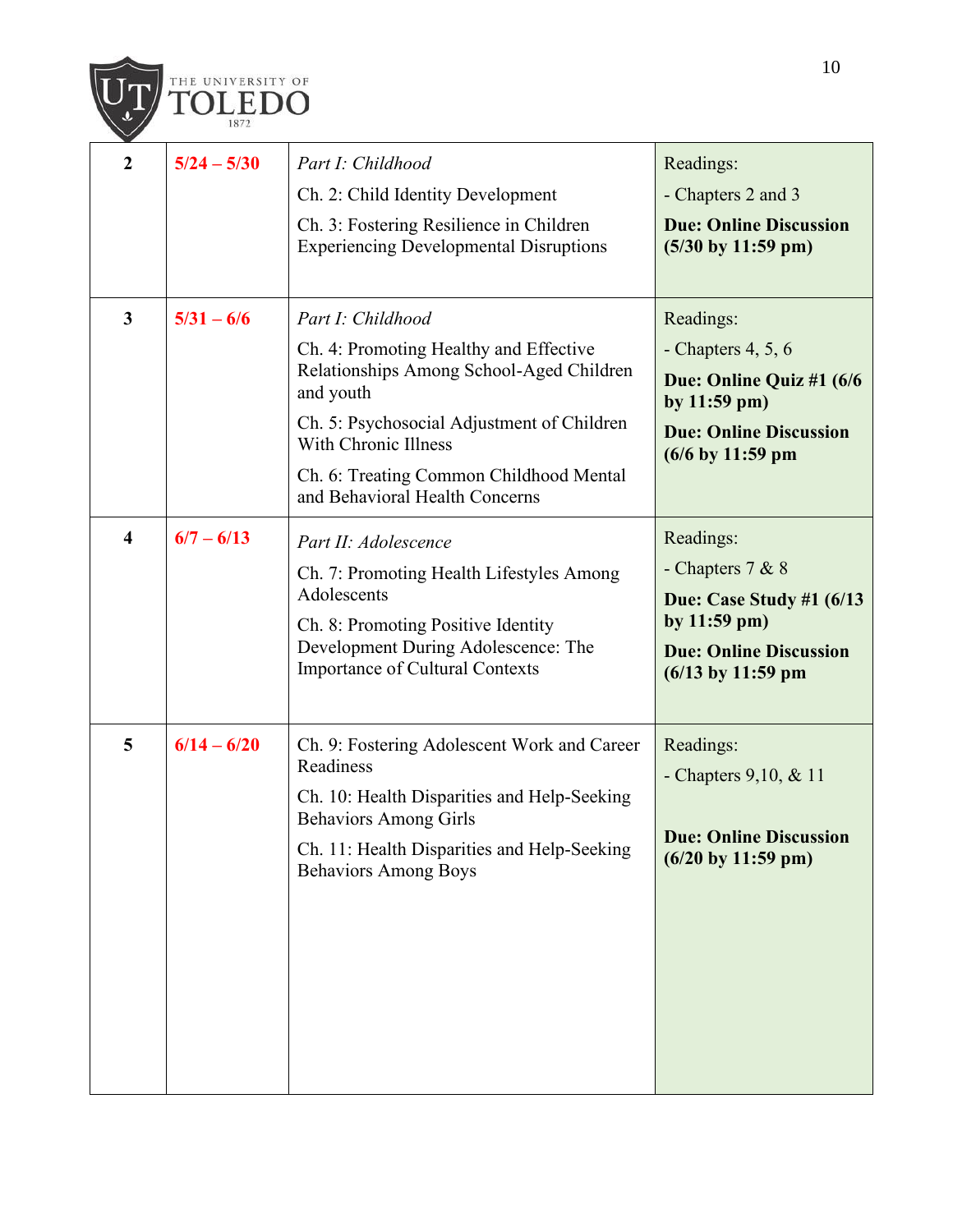

| 6 | $6/21 - 6/27$ | Part II: Adolescence<br>Ch. 12: Treating Common Adolescent Mental<br>and Behavioral Health Concerns<br>Ch. 13: Preventing Adolescent and Young<br>Adult Suicide                                                                                                                                | Readings:<br>- Chapters $12 \& 13$<br><b>Due: Online Discussion</b><br>$(6/27$ by 11:59 pm)                                                                           |
|---|---------------|------------------------------------------------------------------------------------------------------------------------------------------------------------------------------------------------------------------------------------------------------------------------------------------------|-----------------------------------------------------------------------------------------------------------------------------------------------------------------------|
| 7 | $6/28 - 7/4$  | Part III: Young Adulthood<br>Ch. 14: Promoting Health Relationships in<br><b>Young Adults</b><br>Ch. 15: Treating Young Adult Behavioral<br><b>Health Challenges</b>                                                                                                                           | Readings:<br>- Chapters 14 and 15<br><b>Due: Online Discussion</b><br>$(7/4$ by $11:59$ pm<br>Due: Online Quiz #2 (7/4<br>by $11:59$ pm)                              |
| 8 | $7/5 - 7/11$  | Continued: Part III: Young Adulthood<br>Part IV: Midlife Adulthood<br>Ch. 16: Positive Parenting and Child Rearing:<br><b>Classic Models and Current Trends</b><br>Ch. 17: Navigating Work and Family<br>Connections Across the Lifespan: Preventing<br>and Managing Role Strain and Conflicts | Readings:<br>- Chapters 16 and 17<br>- Due: Online Discussion<br>$(7/11 \text{ by } 11:59 \text{ pm})$<br><b>Due: Case Study #2 (7/11)</b><br>by $11:59 \text{ pm}$ ) |
| 9 | $7/12 - 7/18$ | Part IV: Midlife Adulthood<br>Ch. 18: Prevention of Intimate Partner and<br><b>Family Violence</b><br>Ch. 19: Supporting Adaptation to New Family<br>Roles in Middle Age                                                                                                                       | Readings:<br>- Chapters 18 and 19<br><b>Due: Online Discussion</b><br>$(7/18 \text{ by } 11:59 \text{ pm})$<br>Due: Genogram (7/18 by<br>$11:59$ pm)                  |